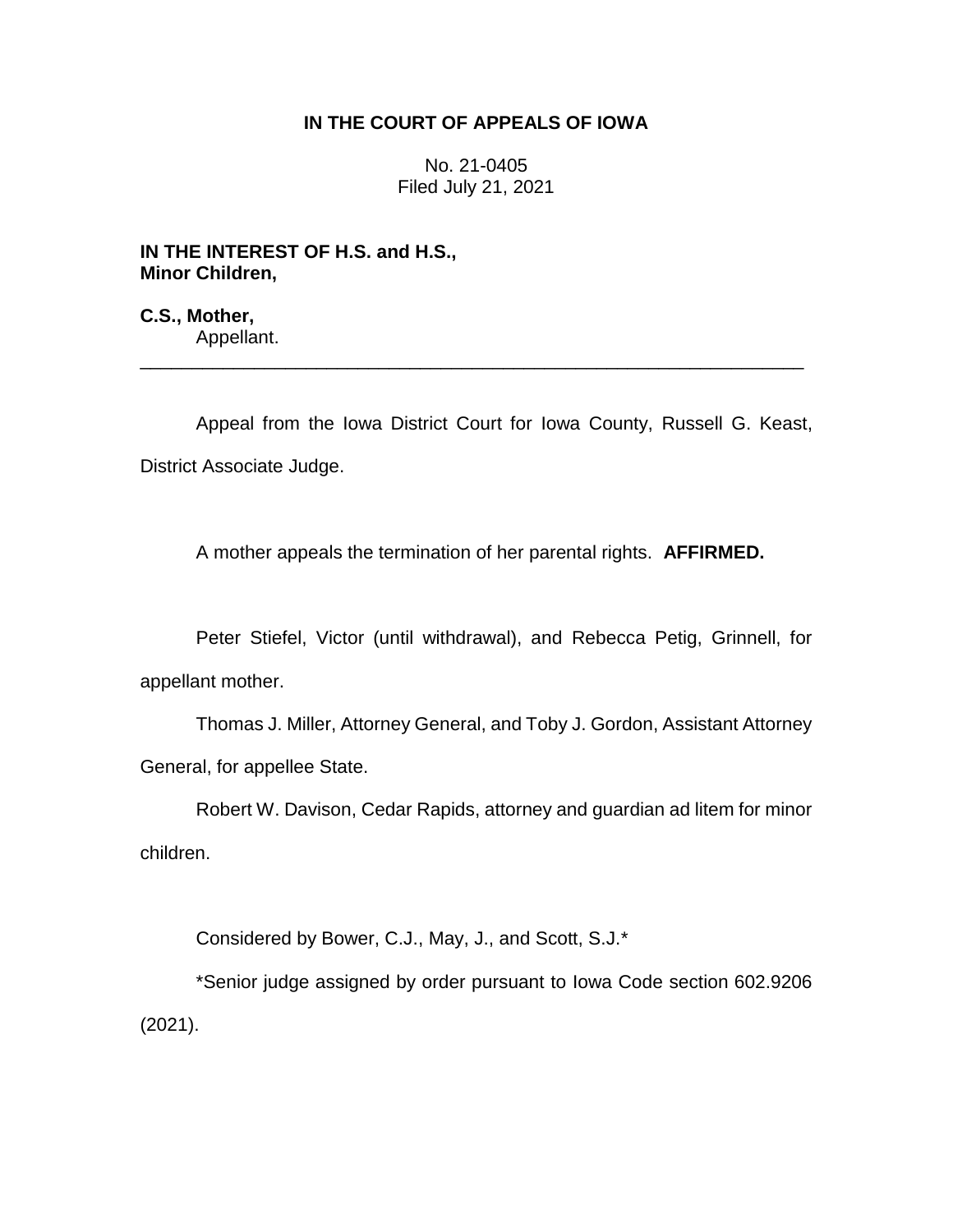## **SCOTT, Senior Judge.**

A mother appeals the termination of her parental rights to her two children— Ha., born in 2018; and Hu., born in 2019—pursuant to Iowa Code section  $232.116(1)$ (h) (2020).<sup>1</sup> She challenges the sufficiency of the evidence supporting the ground for termination, argues termination is contrary to the children's best interests, asserts the court should have applied the exception to termination contained in Iowa Code section 232.116(3)(c), and requests additional time to work toward reunification.

### **I. Background**

 $\overline{a}$ 

The family came to the attention of the Iowa Department of Human Services (DHS) in or about September 2019 upon allegations of sexual abuse and reports that the parents were leaving Ha. with other families. It was learned the parents and Ha. came from Florida<sup>2</sup> to Iowa in January, along with the mother's other six children, to have Ha. adopted. The parents left the child with the M. family, their initial prospect for adoption, for several months after coming to Iowa. Hu. was born in June, upon which the mother also asked the M. family to take that child in; they declined. The M. family returned Ha. to the parents in September following a breakdown of adoption negotiation, after which the parents left Ha. with their neighbors, the B. family, and advised them they no longer wanted the child. According to the parents' testimony, the B. family only served as babysitters. Nevertheless, the child stayed with the B. family for roughly three weeks, after

 $1$  The father's rights were also terminated. He does not appeal.

 $2$  Florida child services officials reported the family moved from that state due to the same concern that the parents were leaving the child with others.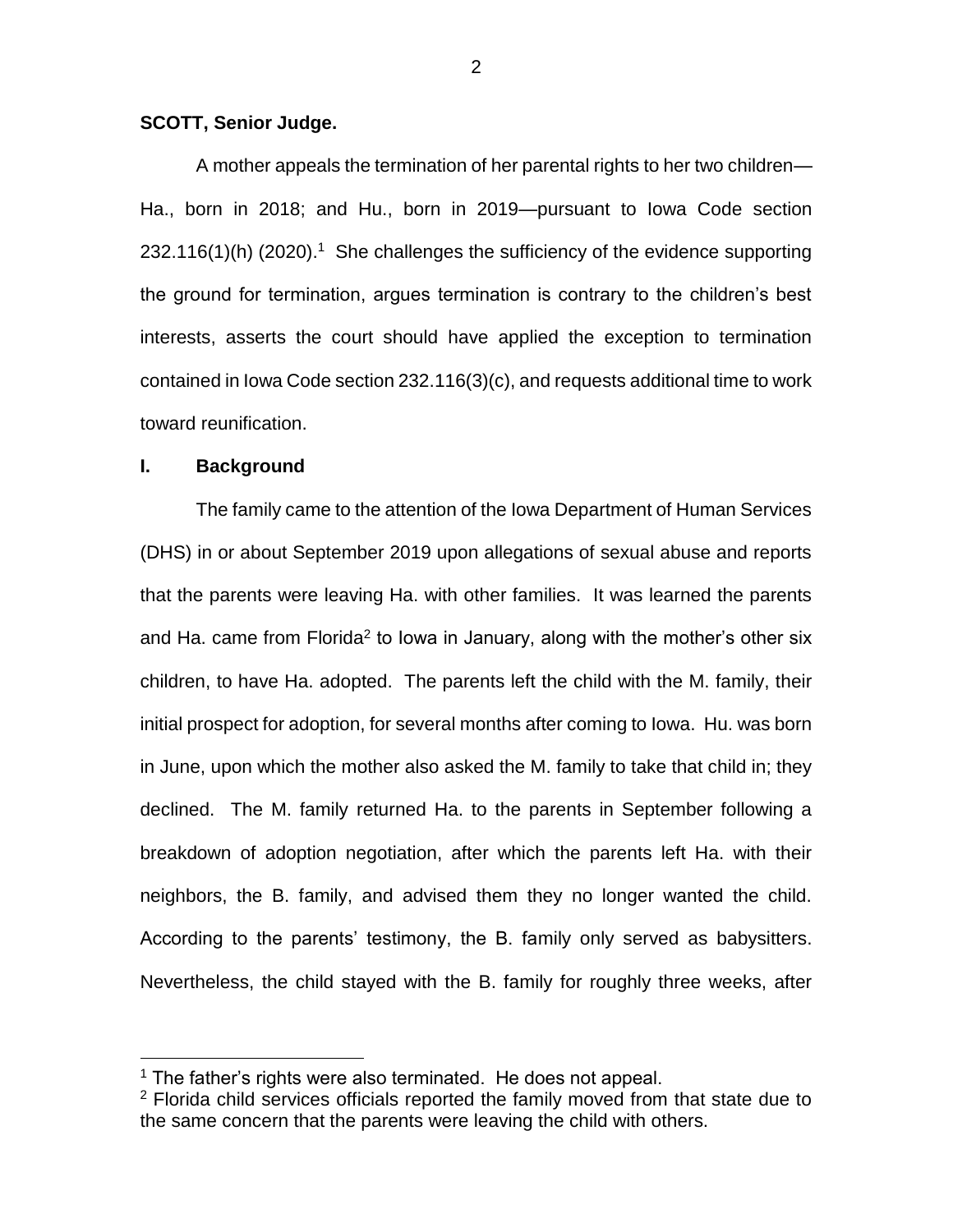which the parents demanded her return. The parents returned the child to the B. family shortly thereafter, and the B. family contacted DHS. Both parents testified they left the child with the B. family on this occasion to take the mother's older six children to a water park.

On September 26, based on the parents frequently leaving the child in the care of others, the State sought and obtained an order for temporary removal of Ha. from the parents' care. At the time Ha. was removed, she was still staying with the B. family. She was ultimately placed in foster care. The State filed a child-inneed-of-assistance (CINA) petition, which was granted in October pursuant to stipulation of the parties under Iowa Code section 232.2(6)(c)(2) (2019). In November, the State filed a CINA petition as to Hu., as well as the mother's other six children. In late December, a Florida court order was entered placing the mother's other six children in their father's care, and the father retrieved the children from Iowa and returned to Florida. On December 29, DHS sought temporary removal of Hu., upon receiving information the parents planned to return to Florida, which the court granted the same date.

The same day Hu. was removed, the parents vacated the family home and returned to Florida. The father testified the parents decided to return to Florida to be closer to the mother's other children. In its February 2020 permanency order, the juvenile court directed the State to institute termination proceedings as to Ha. The State did so shortly thereafter. The court also confirmed removal of Hu. In March, the court adjudicated Hu. CINA pursuant to Iowa Code section 232.2(6)(c)(2) and (n). By April, the children were in separate foster homes and had not seen their parents since late December 2019. By June 2020, DHS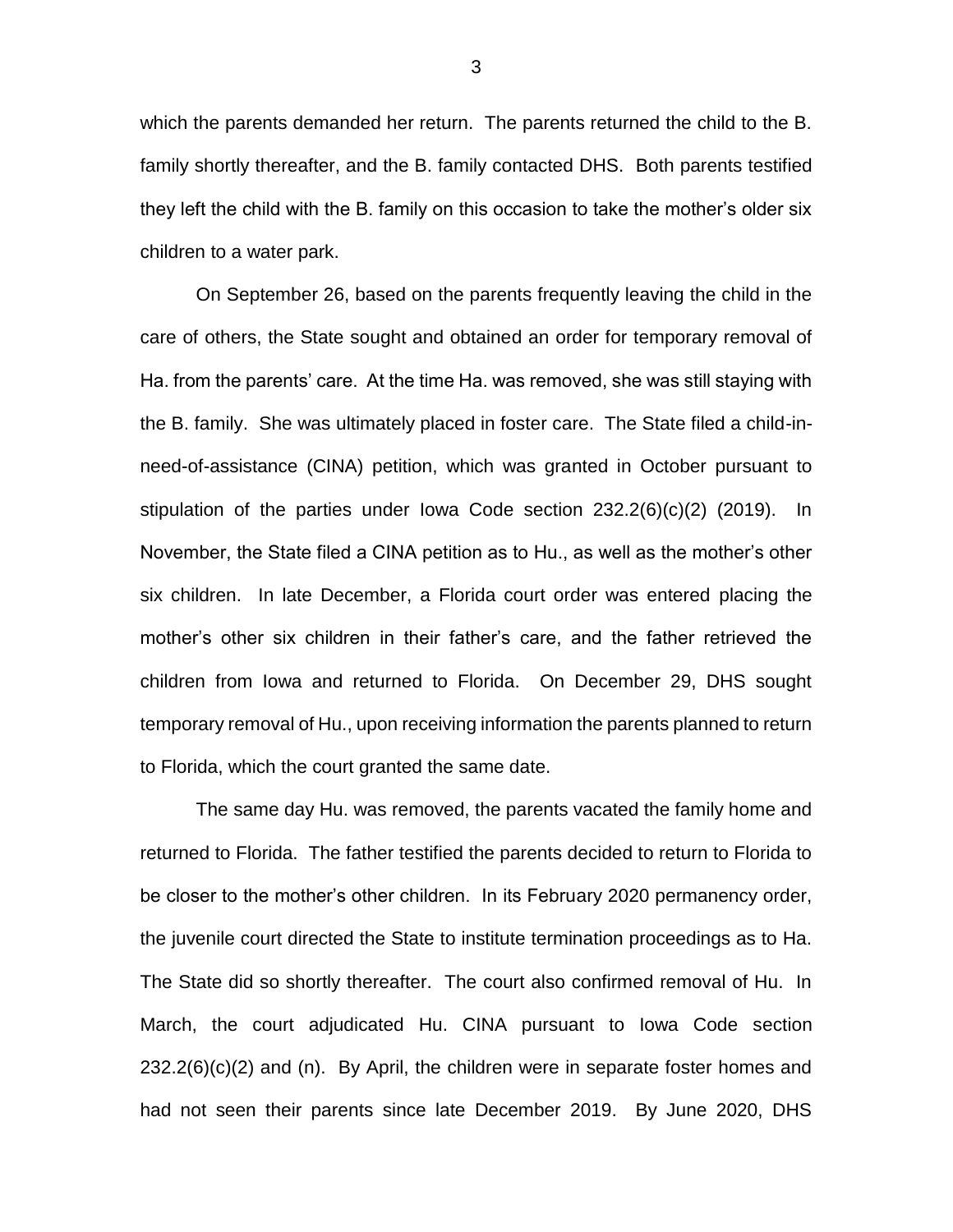recommended the State initiate termination proceedings as to Hu. as well, and the State did so. Also in June, DHS initiated a reunification study of the parents' home pursuant to the Interstate Compact on Placement of Children. The home study was completed in July and was not approved.

The matter proceeded to trial over two days in September and December. By the time of the first day of trial in September, with the exception of three visits around the time of trial, the parents had not seen their children in person since leaving Iowa in December 2019. By the second day of trial in December 2020, the parents had not had any additional in-person visits. Following trial, the court found sufficient evidence for termination under section 232.116(1)(h) (2020), found termination to be in the children's best interests, and declined to apply a statutory exception to termination. The court ordered that custody and guardianship of the children be placed in their respective pre-adoptive foster placements. The mother appeals.

#### **II. Standard of Review**

Appellate review of orders terminating parental rights is de novo. *In re A.B.*, 956 N.W.2d 162, 168 (Iowa 2021); *In re C.Z.*, 956 N.W.2d 113, 119 (Iowa 2021). Our primary consideration is the best interests of the children, *In re J.E.*, 723 N.W.2d 793, 798 (Iowa 2006), the defining elements of which are the children's safety and need for a permanent home. *In re H.S.*, 805 N.W.2d 737, 748 (Iowa 2011).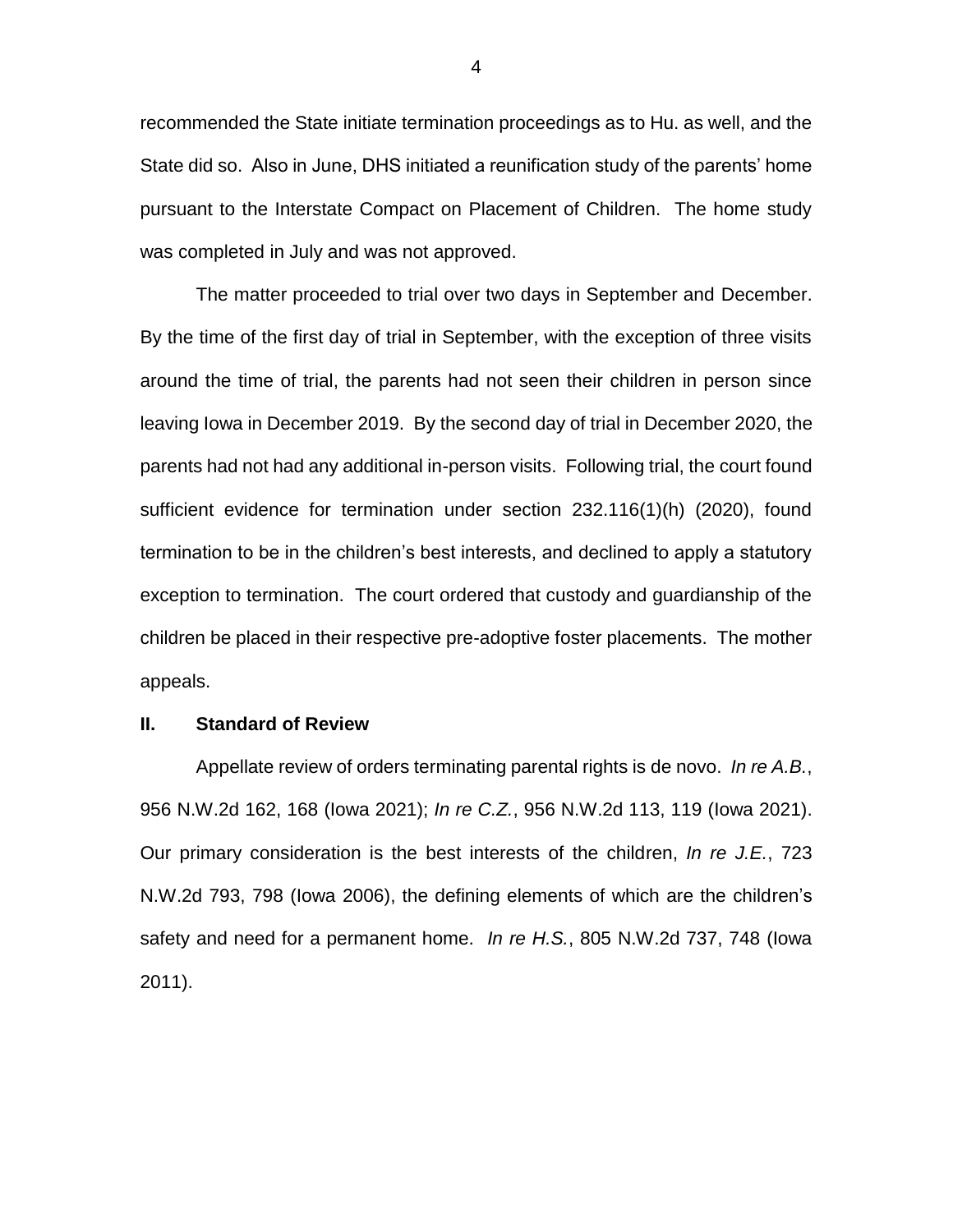## **III. Analysis**

### A. Sufficiency of Evidence

The mother challenges the sufficiency of the evidence supporting termination under section 232.116(1)(h). She challenges the State's establishment of the third element as to Ha. and the fourth element as to both children.

The third element requires that "[t]he child has been removed from the physical custody of the child's parents for" the statutory period. Iowa Code § 232.116(1)(h)(3). The mother argues Ha. was never removed from her physical custody because she was residing with the B. family at the time of removal. True, to "remove from physical custody" requires "a change from physical custody to lack of physical custody," because it ensures "a parent has had a chance at physical custody in the past that has been unsuccessful" before termination occurs. *In re C.F.-H.*, 889 N.W.2d 201, 207 (Iowa 2016). And "mere lack of physical custody is [not] sufficient to satisfy the statutory requirement of" removal. *Id.* at 208. The mother claims Ha. was in the physical custody of the B. family so the statute was not satisfied. We disagree. The mother had a chance at physical custody and, but for the removal order, she could have resumed care of the child from the B. family, as she had already done once shortly before removal. *See In re A.F.*, No. 16-2098, 2017 WL 936207, at \*3 (Iowa Ct. App. Mar. 8, 2017). There was a change in physical custody to an absence of physical custody, so the element was satisfied. *C.F.-H.*, 889 N.W.2d at 207.

We turn to the fourth element, which requires a showing the children could not be returned to the mother's care at the time of the termination hearing. *See*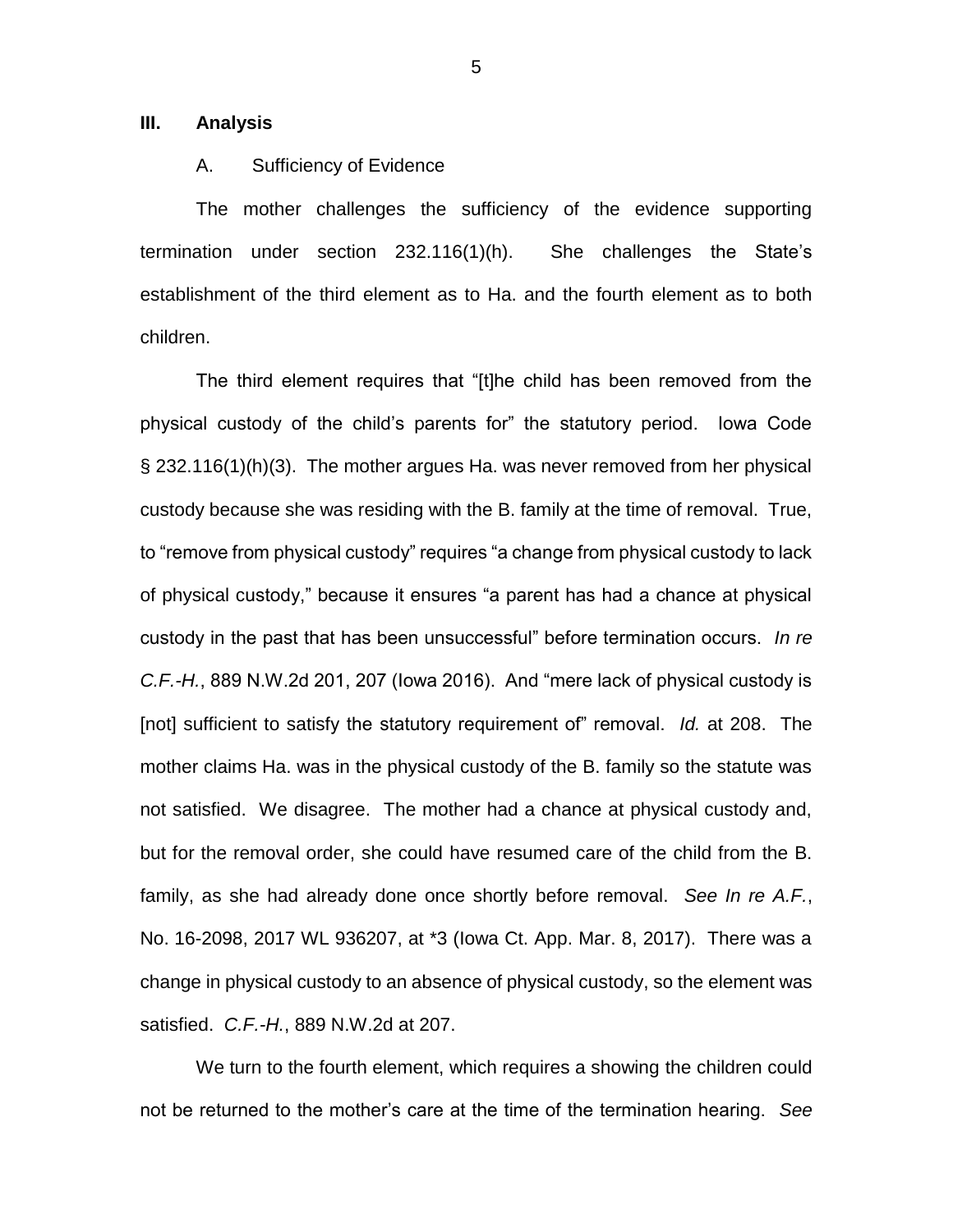Iowa Code § 232.116(1)(h)(4) (requiring clear and convincing evidence that the children cannot be returned to the custody of their parents at the present time); *In re D.W.*, 791 N.W.2d 703, 707 (interpreting the statutory language "at the present time" to mean "at the time of the termination hearing"). The mother argues

Because of the progress the mother had made with the case permanency plan . . . the children would not have been exposed to harm that would amount to a new child in need of assistance adjudication if they had returned to her care . . . .

At trial, while acknowledging the parents participated in some services in Florida, the DHS worker recommended the parents' rights should be terminated based on the parents' lack of noticeable progress; the children's need for permanency; and continuing concerns for issues of domestic violence, the mother's mental health, and the father's substance abuse. The mother knew full well that returning to Florida to be closer to her other children (who she lost custody of) would be a barrier to services and reunification. As a result, the parents did not progress beyond fully-supervised visits and therefore never demonstrated their ability to care for the children or maintain long-term care of them, which they failed to do at all times these young children were in their care. The DHS worker testified that if the children were returned to the parents in Florida, the State would not offer the family any services because the reunification study of the parents' home was not approved and the children could not be moved to Florida absent an approved home study. The completed home study noted various continuing concerns for children to be placed in the parents' care.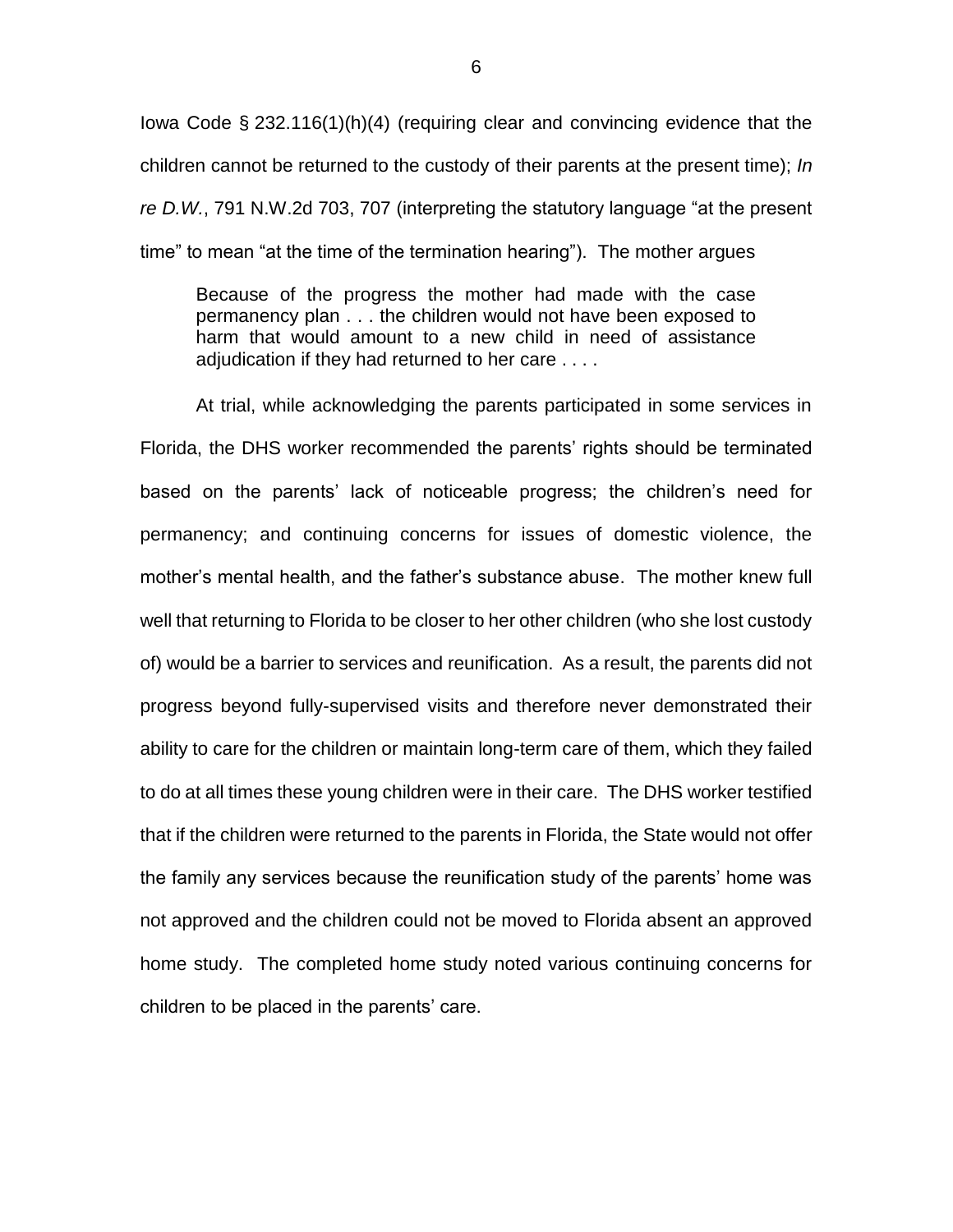Upon our de novo review, we find the evidence sufficient to show the children could not be returned to the mother's care and to support termination of her parental rights.

B. Best Interests

We turn to the mother's best-interests challenge. In determining whether termination is in the best interests of children, we "give primary consideration to the child[ren]'s safety, to the best placement for furthering the long-term nurturing and growth of the child[ren], and to the physical, mental, and emotional condition and needs of the child [ren]." lowa Code  $\S$  232.116(2). The mother argues:

Termination of [her] rights to both children is not in either child's best interest because the mother's stable residence, consistency with visits, and compliance with the case permanency plan have put her in a position where she can provide for the children's safety, longterm nurturing and growth, and for their physical, mental, and emotional health.

We have already concluded the children could not be returned to the mother's care. And the mother has hardly seen her children since they were each removed. As noted, the defining elements of a child's best interests are safety and need for a permanent home. *H.S.*, 805 N.W.2d at 748. "It is well-settled law that we cannot deprive child[ren] of permanency after the State has proved a ground for termination under section 232.116(1) by hoping someday a parent will . . . be able to provide a stable home for the child[ren]." *In re A.B.*, 815 N.W.2d 764, 777 (Iowa 2012) (quoting *In re P.L.*, 778 N.W.2d 33, 39 (Iowa 2010)). Upon our review, and given these children's young age and lack of the mother's physical presence in their lives, we conclude these children's best interests are best served by providing permanency and stability now. *See id.* at 778 ("It is simply not in the best interests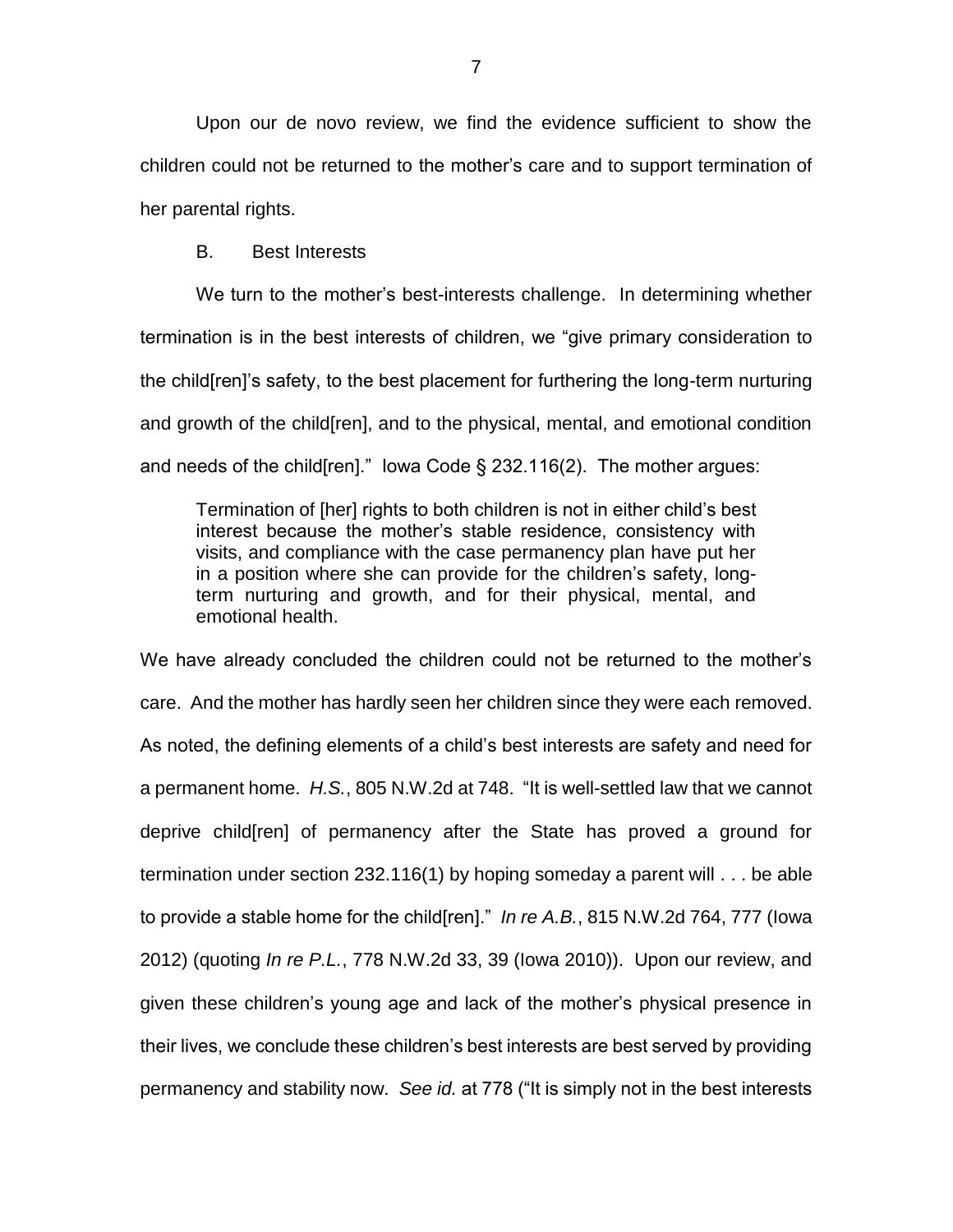of children to continue to keep them in temporary foster homes while the natural parents get their lives together." (quoting *In re C.K.*, 558 N.W.2d 170, 175 (Iowa 1997))). Furthermore, the children are integrated into their foster homes and are bonded to their foster families, who are willing to adopt, and we agree termination followed by adoption is in the children's best interests. *See* Iowa Code  $\S$  232.116(2)(b).

#### C. Statutory Exception

The mother requests the application of the statutory exception to termination contained in Iowa Code section 232.116(3)(c), which allows the court to forego terminating parental rights upon "clear and convincing evidence that the termination would be detrimental to the child at the time due to the closeness of the parent-child relationship." While we acknowledge some bond, it can only be described as limited at best given these children's young age, placement outside of their parents' care for most of their short lives, and lack of the mother's physical presence. Upon our de novo review, we find the evidence insufficient to show "termination would be detrimental to the child[ren] . . . due to the closeness of the parent-child relationship." *See In re A.S.*, 906 N.W.2d 467, 476 (Iowa 2018) (noting parent bears burden to establish exception to termination). We therefore decline to apply the statutory exception to termination. Alternatively, we conclude application of the exception would be contrary to the children's best interests.

## D. Additional Time

Finally, the mother requests an additional six months to work toward reunification. If, following a termination hearing, the court does not terminate parental rights but finds there is clear and convincing evidence that a child is a

8